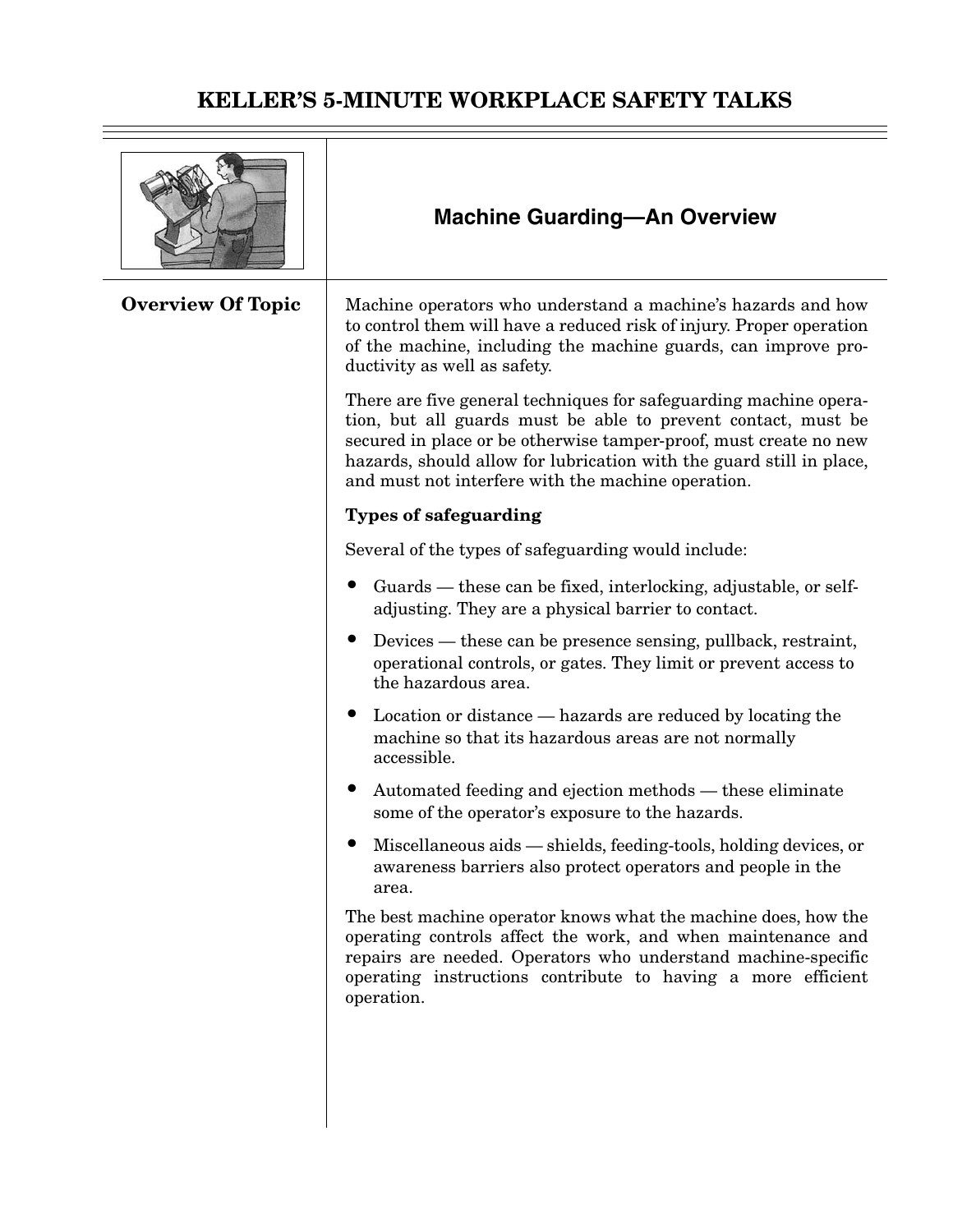|                          | Instructions can also lead to less risk of injury because the<br>instructions explain the machine's operations and how to prevent,<br>or at least recognize, a malfunction. A lack of knowledge and not<br>noticing hazards often leads to injury.              |  |
|--------------------------|-----------------------------------------------------------------------------------------------------------------------------------------------------------------------------------------------------------------------------------------------------------------|--|
|                          | Report a machine that is missing the guard, or has an inoperative<br>guard. It is unsafe to operate the machine until the guard is<br>replaced or repaired. A missing or inoperative guard cannot pro-<br>vide adequate protection.                             |  |
|                          | If a guard becomes damaged while the machine is in operation,<br>the machine should be shut down and inspected. The guard may<br>need to be replaced or repaired before work can safely proceed.                                                                |  |
|                          | If unexpected start-up could cause injury, use a lockout/tagout pro-<br>gram. Any major repairs or tool changes that would expose work-<br>ers to the machine's hazards require lockout/tagout.                                                                 |  |
| <b>Employee Training</b> | Although OSHA does not specify training requirements under the<br>machine guarding regulations, the General Duty Clause requires<br>that employers provide a safe work environment. Employees who<br>are knowledgeable about machine hazards are safer workers. |  |
| <b>Training Tips</b>     | Review 29 CFR 1910 Subpart O—Machinery and machine guard-<br>ing. Using the employee handout, review the purpose of machine<br>guards.                                                                                                                          |  |
|                          | Describe the types of guards in place at your facility, in a particu-<br>lar department, or on a specific piece of equipment.                                                                                                                                   |  |
|                          | Discuss any injuries or close calls that your machine operators or<br>mechanics may have had. Ask the trainees to think of ways to pre-<br>vent the accident or "near miss" from being repeated.                                                                |  |
|                          | Explain who in the facility should be contacted with reports of<br>missing or damaged guards.                                                                                                                                                                   |  |
|                          | Refer to the company lockout/tagout program, and when it is<br>required to be used.                                                                                                                                                                             |  |
|                          | <b>Where To Go For More Information</b>                                                                                                                                                                                                                         |  |
|                          | 29 CFR 1910 Subpart O—Machinery and machine guarding.                                                                                                                                                                                                           |  |
|                          |                                                                                                                                                                                                                                                                 |  |
|                          |                                                                                                                                                                                                                                                                 |  |
|                          |                                                                                                                                                                                                                                                                 |  |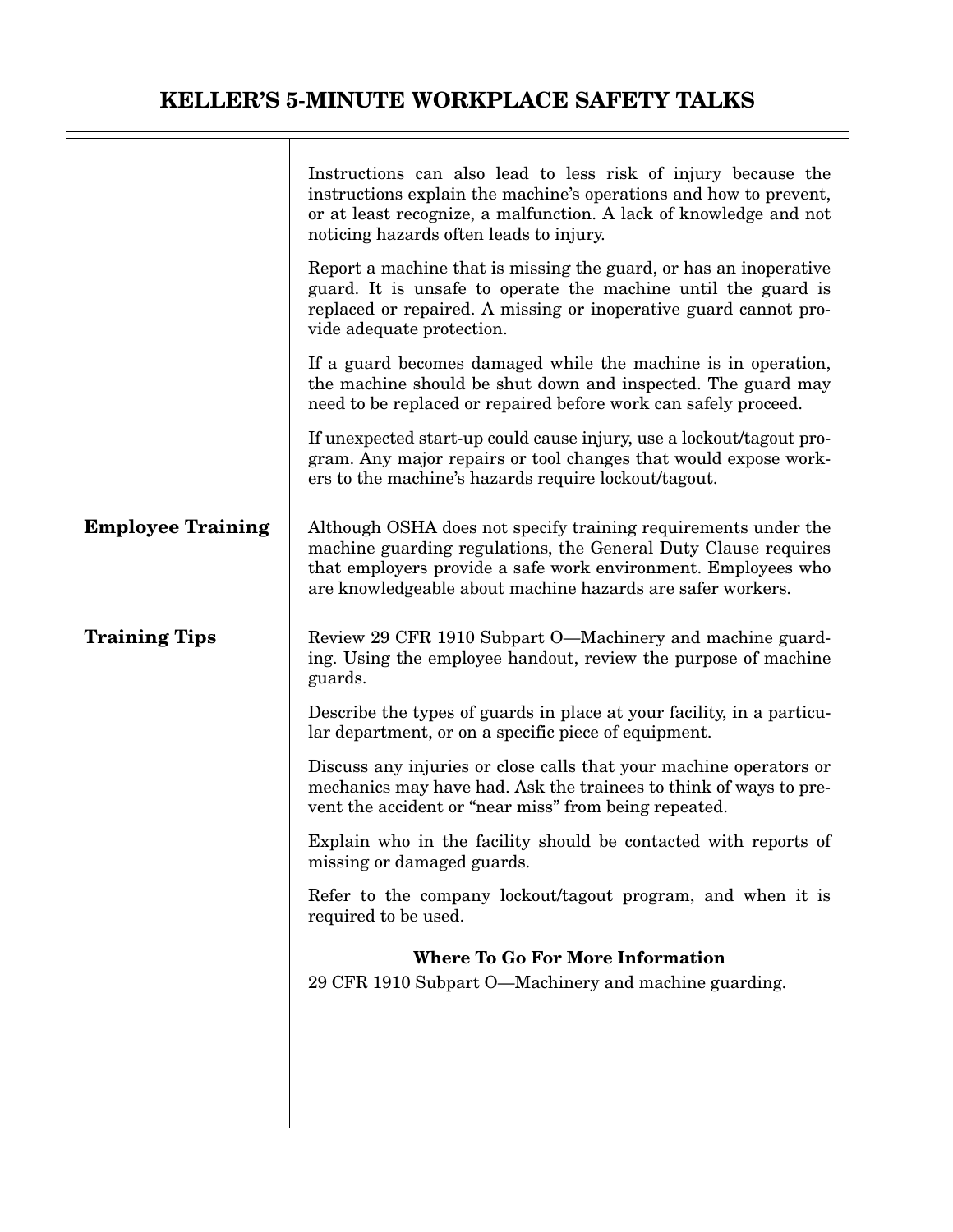## **Machine Guarding—An Overview**

#### **Overview**

Machine guards are your first line of defense against injuries caused by machine operation. Each machine must have adequate safeguards to protect operators from the machine's hazards.



Having an understanding of how a machine works, and how the guards can protect you, will result in a reduced risk of injury.

All guards must:

- prevent contact;
- be secured in place or otherwise be tamper proof;
- create no new hazard;
- allow for lubrication with the guard still in place;
- not interfere with the machine operation.

#### **Types of safeguarding**

Several types of safeguarding include:

- guards fixed, interlocking, adjustable, or self-adjusting.
- devices sensing, pullback, restraint, operational controls, or gates.
- location or distance locating the machine so that hazardous areas are not normally accessible.
- automated feeding and ejection methods eliminate operator exposure to the hazards.
- miscellaneous aids shields, feeding-tools, holding devices, or awareness barriers.

#### **What must I do?**

You should always report missing, damaged, or inoperative guards. It is not safe to operate machinery without properly working guards.

If the guard is damaged or becomes inoperative while you are working, shut the machine down, and have the guard inspected by a qualified person. The guard may need to be repaired or replaced before work can safely proceed.

If unexpected machine start-up could cause injury, use the lockout/tagout program.